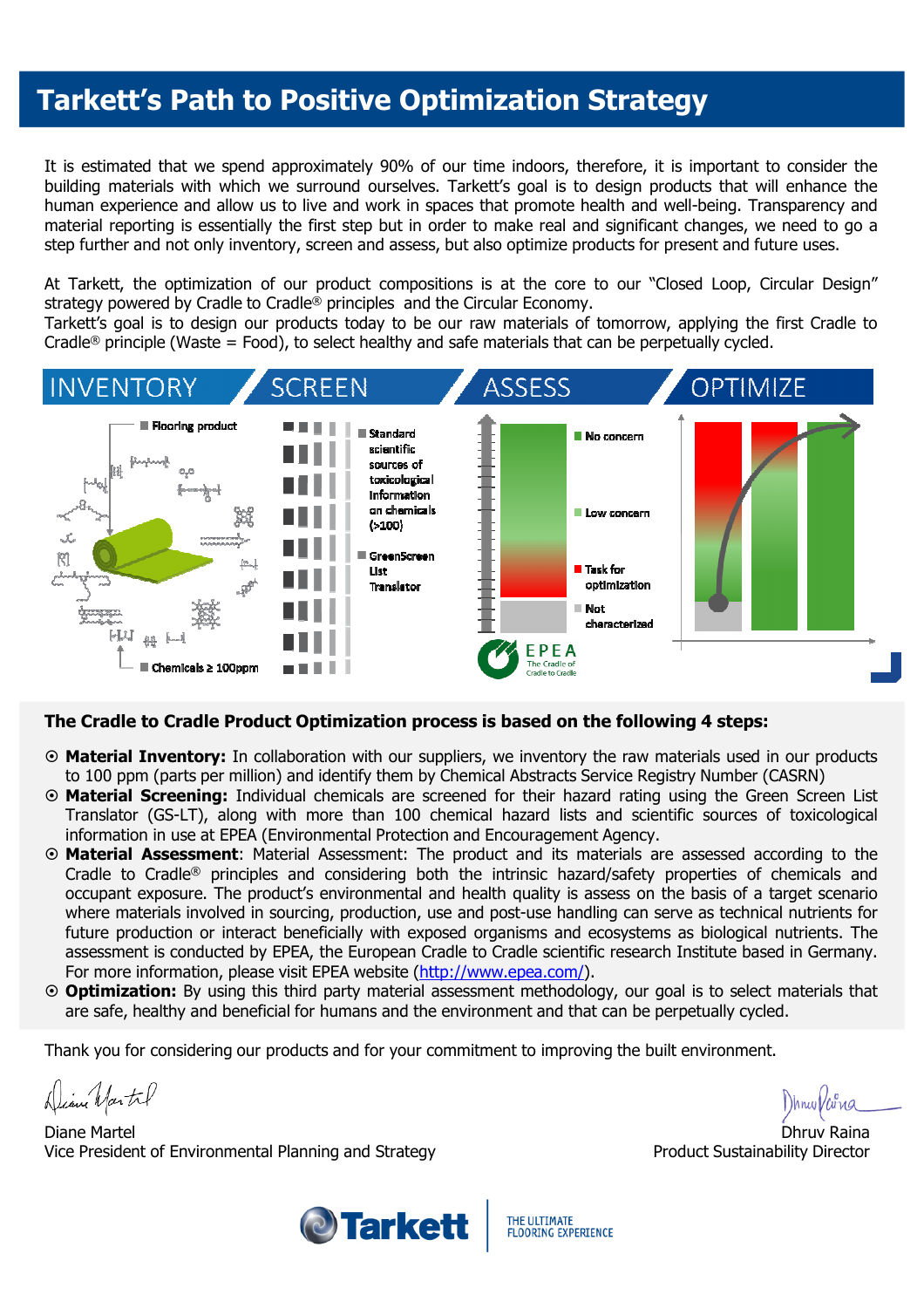

# **Tarkett Johnsonite rubber**

Issued to: Tarkett Issue date: March 13.2018 Expiration date: March 12.2020 EPEA Registry No: MHS V.2 - 39889.1 Product specifications:

Evaluation threshold: At least 100 ppm of the final product After-use scenario: <http://tarkett.com/en/content/reuse-0>



*Certificate 3039 Expires on 03.03.2019*

Tile with AO, Tile without AO, Metallurgy Rubber Tile, Triumph Rubber sports Flooring with AO, Triumph Rubber Sports Flooring without AO, Tread Cork only, Tread Cork/Walnut, Tile Cork/Walnut, Inertia Rubber Sports Flooring, Rubber Stair treads, Arcade Rubber sheet, Defiant, Vent Cove

|                      | <b>CHEMICAL COMPONENTS</b>          | <b>CASRN</b>                   | <b>CONTENT</b> | <b>EPEA</b><br><b>RATING</b> | <b>COMMENT ON EPEA RATING</b>                                                                                                                                                                                                                                                                                                                                                                                          | GS-LT/<br><b>GS-BM</b>               | <b>REACH</b> |
|----------------------|-------------------------------------|--------------------------------|----------------|------------------------------|------------------------------------------------------------------------------------------------------------------------------------------------------------------------------------------------------------------------------------------------------------------------------------------------------------------------------------------------------------------------------------------------------------------------|--------------------------------------|--------------|
| Polymers             | Polybutadiene                       | 9003-17-2                      | 25-50%         |                              | Combination of natural and synthetic<br>polymers varying with each product<br>specification. Either no detection of<br>monomers and typical rubber<br>polymerization impurities in VOC tests or<br>detection at levels far below strict Lowest<br>Concentration of Interest (LCI) of European<br>VOC Standards.                                                                                                        | LT-UNK                               | ✓            |
|                      | Cis 1,4 Polyisoprene                | 9003-31-0                      |                |                              |                                                                                                                                                                                                                                                                                                                                                                                                                        | LT-UNK                               | ✓            |
|                      | Acrylnitrile butadiene<br>copolymer | 9003-18-3                      |                |                              |                                                                                                                                                                                                                                                                                                                                                                                                                        | LT-UNK                               | $\checkmark$ |
|                      | Styrene butadiene<br>copolymer      | 9003-55-8                      |                |                              |                                                                                                                                                                                                                                                                                                                                                                                                                        | LT-UNK                               | ✓            |
|                      | Other                               | Proprietary 1                  |                |                              |                                                                                                                                                                                                                                                                                                                                                                                                                        | LT-UNK                               | ✓            |
|                      | Calcium carbonate                   | 471-34-1                       | 15-70%         |                              | Organic and mineral fillers used, depending<br>on each product specification. Most mineral<br>fillers contain <1% quartz. A retrospective<br>epidemiological study on the impact of<br>inhalable dust on employees during a<br>supplier's history of mining has<br>demonstrated no increased cancer<br>prevalence among their employees versus<br>the general population                                               | LT-UNK                               | ✓            |
|                      | Kaolin                              | 1332-58-7                      |                |                              |                                                                                                                                                                                                                                                                                                                                                                                                                        | LT-UNK                               | ✓            |
|                      | Amorphous silica                    | 112926-00-8                    |                |                              |                                                                                                                                                                                                                                                                                                                                                                                                                        | LT-UNK                               | ✓            |
|                      | Calcium silicate                    | 1344-95-2                      |                |                              |                                                                                                                                                                                                                                                                                                                                                                                                                        | LT-UNK                               | ✓            |
| <b>Fillers</b>       | Magnesium carbonate                 | 546-93-0                       |                |                              |                                                                                                                                                                                                                                                                                                                                                                                                                        | LT-UNK                               | ✓            |
|                      | Proprietary                         | Proprietary 1<br>Proprietary 3 |                |                              |                                                                                                                                                                                                                                                                                                                                                                                                                        | N.I.                                 | ✓            |
|                      | Granulated cork                     |                                |                |                              |                                                                                                                                                                                                                                                                                                                                                                                                                        | N.I.                                 | ✓            |
|                      | Walnut shell                        |                                |                |                              |                                                                                                                                                                                                                                                                                                                                                                                                                        | N.I.                                 | ✓            |
|                      | Quartz                              | 14808-60-7                     |                |                              |                                                                                                                                                                                                                                                                                                                                                                                                                        | $LT-1$                               | ✓            |
| Vulcanization agents | Various agents                      | Proprietary 1                  | $0.5 - 5%$     |                              | Vulcanization agents create and catalyse<br>formation of sulphur bridges between<br>polymer molecules. Organic vulcanization<br>accelerators are decomposed and lead to<br>formation of substances susceptible to off-<br>gas. Systems in use belong to most<br>performant products in terms of prevention<br>of carbon disulphide formation and don't<br>contribute to the formation of carcinogenic<br>nitrosamines. | LT-UNK                               |              |
|                      | Sulfur                              | 7704-34-9                      |                |                              |                                                                                                                                                                                                                                                                                                                                                                                                                        | LT-UNK                               |              |
|                      | Sulfur homopolymer                  | 9035-99-8                      |                |                              |                                                                                                                                                                                                                                                                                                                                                                                                                        | LT-UNK                               |              |
|                      | Zinc oxide                          | 1314-13-2                      |                |                              |                                                                                                                                                                                                                                                                                                                                                                                                                        | $LT-P1$                              | ✓            |
|                      | Proprietary                         | Proprietary 1                  | <1%            |                              |                                                                                                                                                                                                                                                                                                                                                                                                                        | $LT-P1$                              | ✓            |
| oxidants<br>Anti-    |                                     |                                |                |                              |                                                                                                                                                                                                                                                                                                                                                                                                                        | $LT-1$                               | ✓            |
|                      |                                     |                                |                |                              |                                                                                                                                                                                                                                                                                                                                                                                                                        | LT-UNK                               | ✓            |
|                      | Calcium oxide                       | 1305-78-8                      | $0.2 - 8%$     |                              | Processing aids have a functional purpose in<br>the rubber production process or had it to<br>produce inputs by suppliers. Conditions for<br>petroleum distillates not to be classified for<br>carcinogenicity are fulfilled                                                                                                                                                                                           | $LT-1$                               | ✓            |
|                      | Paraffin wax                        | 64742-43-4                     |                |                              |                                                                                                                                                                                                                                                                                                                                                                                                                        | LT-UNK                               | ✓            |
| Process aids         | Stearic acid                        | $57-11-4$                      |                |                              |                                                                                                                                                                                                                                                                                                                                                                                                                        | LT-UNK                               | $\checkmark$ |
|                      | Microcrystalline wax                | 64742-60-5                     |                |                              |                                                                                                                                                                                                                                                                                                                                                                                                                        | LT-UNK                               | ✓            |
|                      | Other processing aids               | Proprietary<br>1, 2, 3         |                |                              |                                                                                                                                                                                                                                                                                                                                                                                                                        | BM2, LT-1<br>LT-P1, LT-<br>UNK, N.I. |              |
|                      | Mineral flame retardants            | Proprietary 1                  | $2 - 5%$       |                              | Safe mineral flame retardants                                                                                                                                                                                                                                                                                                                                                                                          | BM <sub>2</sub>                      | ✓            |
|                      |                                     |                                |                |                              |                                                                                                                                                                                                                                                                                                                                                                                                                        | N.I.                                 | ✓            |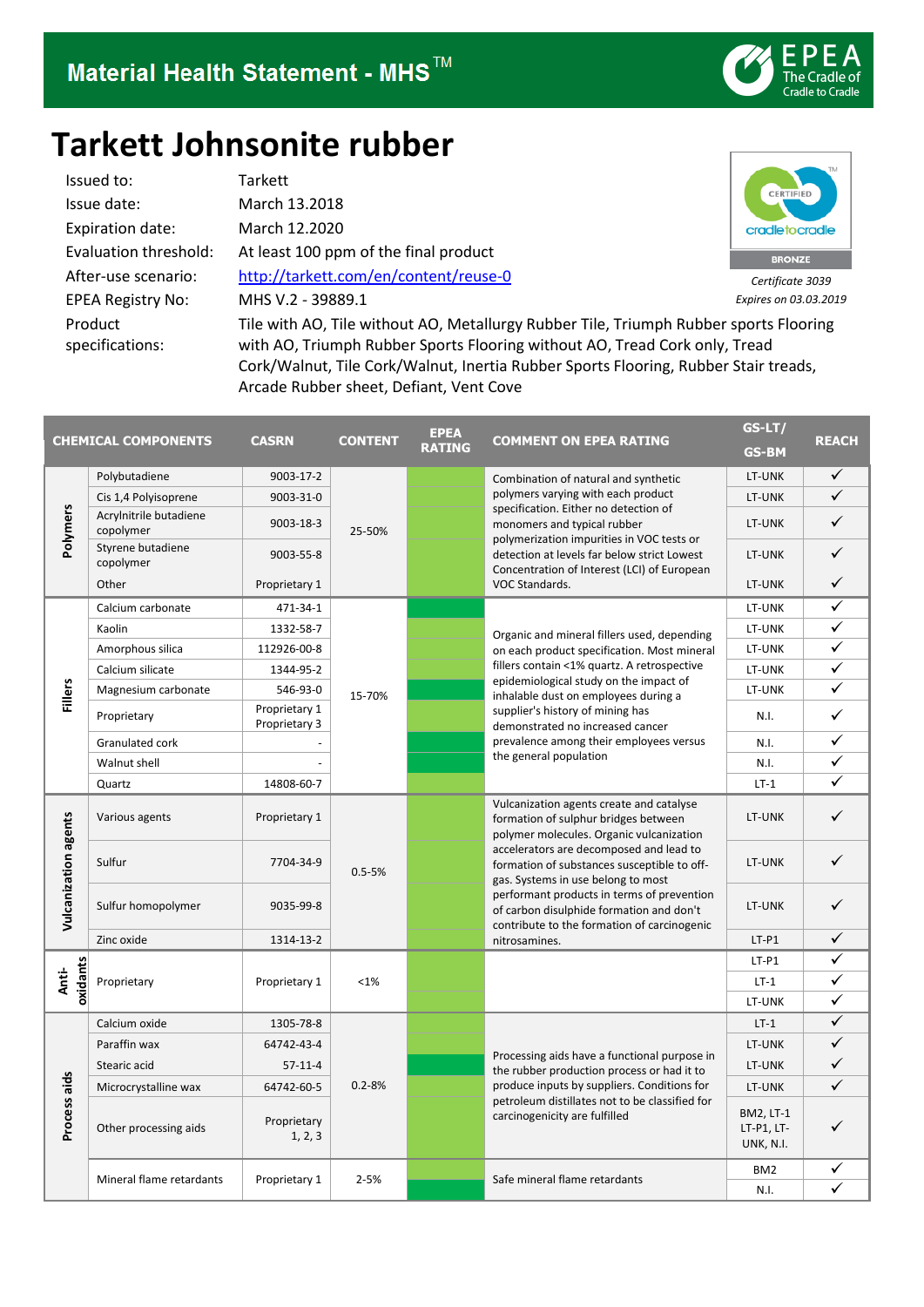|          | <b>CHEMICAL COMPONENTS</b> | <b>CASRN</b>                   | <b>CONTENT</b> | <b>EPEA</b><br><b>RATING</b> | <b>COMMENT ON EPEA RATING</b>                                                                                                                                                                                                                                                                                | GS-LT/<br><b>GS-BM</b> | <b>REACH</b> |
|----------|----------------------------|--------------------------------|----------------|------------------------------|--------------------------------------------------------------------------------------------------------------------------------------------------------------------------------------------------------------------------------------------------------------------------------------------------------------|------------------------|--------------|
| Pigments | Titanium dioxide           | 13463-67-7                     | $0.5 - 1.5%$   |                              | Potential health issues related to dust<br>inhalation during production of mineral<br>pigments. No concern in the finished<br>product. Contained halogens in organic<br>pigments determine the red rating. One<br>pigment isn't defined even in the<br>perspective the supplying masterbatch<br>manufacturer | $LT-1$                 | ✓            |
|          | Carbon black               | 1333-86-4                      |                |                              |                                                                                                                                                                                                                                                                                                              | BM1                    |              |
|          | Pigment red 101            | 1309-37-1                      |                |                              |                                                                                                                                                                                                                                                                                                              | BM <sub>2</sub>        |              |
|          | Pigment yellow 42          | 51274-00-1                     |                |                              |                                                                                                                                                                                                                                                                                                              | LT-UNK                 |              |
|          | Other pigments             | Proprietary 2<br>Proprietary 3 |                |                              |                                                                                                                                                                                                                                                                                                              | LT-UNK                 |              |
|          |                            |                                |                |                              |                                                                                                                                                                                                                                                                                                              | BM3                    |              |
|          |                            |                                |                |                              |                                                                                                                                                                                                                                                                                                              | LT-UNK                 |              |
|          |                            |                                |                |                              |                                                                                                                                                                                                                                                                                                              | N.I.                   |              |
| Other    | Recycled content           |                                | $0 - 29%$      |                              | Consists currently exclusively of internal<br>post-manufacturing material of Tarkett's<br>production. Same off-gassing behaviour<br>expectable for the recycled content, as with<br>virgin materials used to make it.                                                                                        | N.I.                   |              |
|          | Undefined                  |                                | < 0.15%        |                              | Aggregated residual lack of chemical<br>definition from various inputs mostly<br>consisting of the non-polyisoprene part of<br>natural rubber                                                                                                                                                                | N.I.                   |              |

EPEA'S RATING METHODOLOGY IS BASED ON THE CRADLE TO CRADLE APPROACH WITH THE EUROPEAN PRECAUTIONARY PRINCIPLE. IT IS MADE IN RELATION WITH A QUALITY TARGET, AN AFTER-USE SCENARIO AND ON THE BACKGROUND OF THE SPECIFIC SUPPLY CHAIN MATERIALS USED BY THE ARTICLE'S MANUFACTURER. THE ASSESSMENT OF HAZARD/SAFETY PROPERTIES OF CHEMICALS IS MADE AT THE BEST OF OUR KNOWLEDGE AT THE DATE OF MHS™ ISSUE: (SEE MHS DEVELOPMENT [GUIDELINE V2.0\)](http://epea.com/sites/default/files/MHS%20Guidance%20document%20V2.0.pdf). EPEA BELIEVES THE DATA FORTH HEREIN ARE ACCURATE AS OF THE DATE HEREOF. EPEA MAKES NO WARRANTY WITH RESPECT THERETO AND EXPRESSLY DISCLAIMS ALL LIABILITY FOR RELIANCE THEREON. SUCH DATA ARE OFFERED SOLELY FOR YOUR CONSIDERATION, INVESTIGATION AND VERIFICATION.

**Michael Braungart Alain Rivière** Alain Rivière CEO Senior Scientist

EPEA Internationale Umweltforschung GmbH EPEA Internationale Umweltforschung GmbH

#### **Legend: EPEA RATING: REACH compliance: GS-LT\* GS- BM\*** No concern Moderate concern High concern – Task for material optimization **A** Unknown concern – Task for knowledge development ✓ : Substance complies with REACH regulation European Union Regulation EC 1907/2006 applicable to this article or substance is listed neither in Annex XIV nor in Annex XVII nor as SVHC **XVII** or **XIV**: Substance listed in Annex XVII (Restriction) or Annex XIV (Authorisation) of REACH regulation applicable to this article **SVHC:** Substance of Very High Concern. Candidate for listing in Annex XIV (Authorization list) of REACH Regulation at a concentration above 0.1% **LT-1:** Chemical is found on an authoritative list of the most-toxic chemicals **LT-P1:** Chemical may be a serious hazard, but the confidence level is lower **LT-UNK**: Unknown (no data on List Translator Lists) **BM1:** Avoid: Chemical of High Concern **BM2:** Use but search for Safer Substitutes **BM3:** Use but still opportunity for improvement **BM4:** Prefer: Safer Chemical **BMU:** "Unspecified"; insufficient data **N.I.** (No GS rating): Chemical is not listed in the source of GS and GS-LT ratings

\* GreenScreen List Translator Score and GreenScreen Benchmark Score according to Toxnot classification [\(https://toxnot.com/\)](https://toxnot.com/) Proprietary 1, 2 or 3: Distinguishing between owners of information (see **MHS Development Guideline V2.0**)